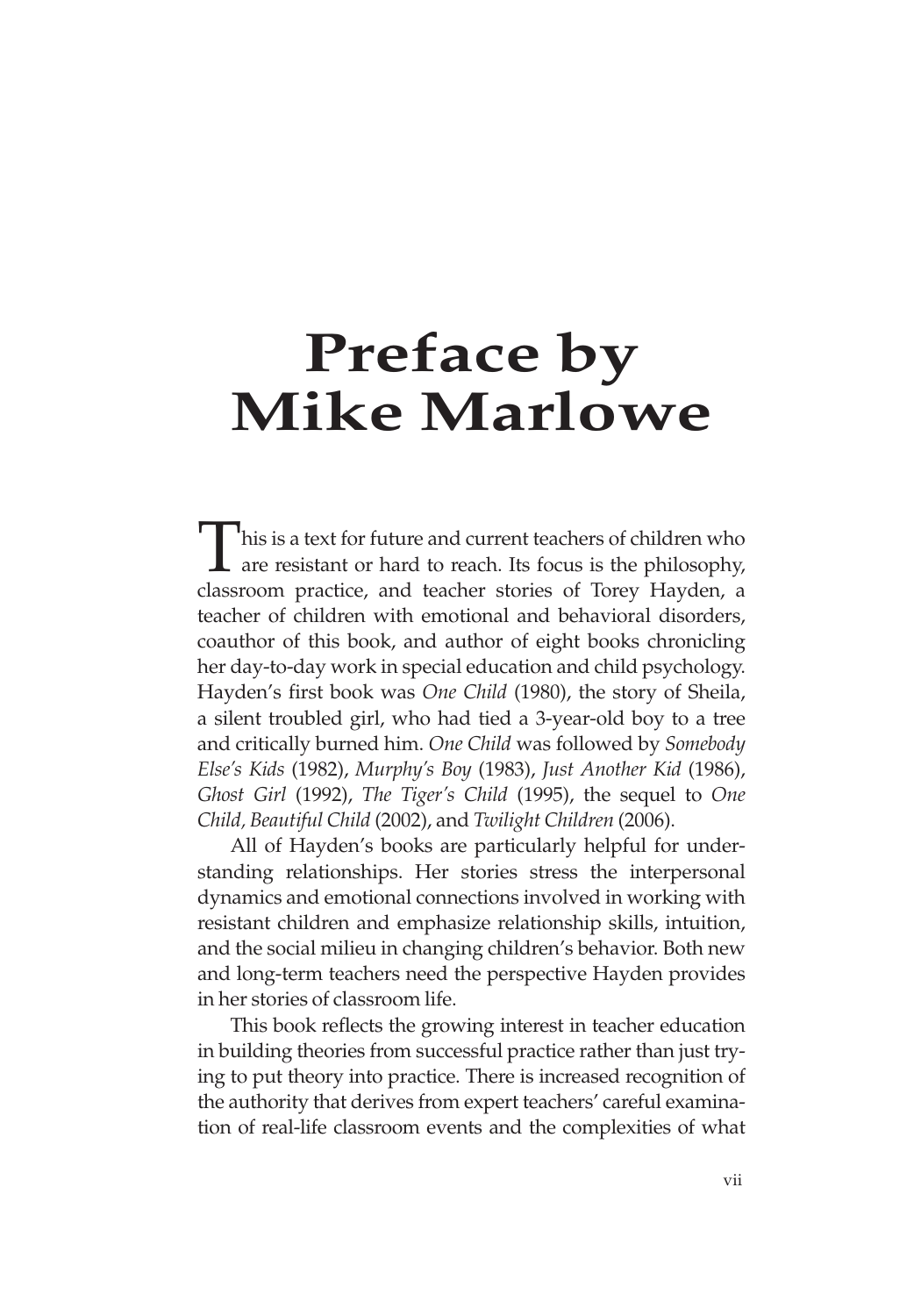## viii Teaching Children Who Are Hard to Reach

it means to teach children. And there are signs of a renewed respect for the importance of *practice expertise* in building a knowledge base of teaching (Cook, 2012). Without turning to the work of reflective practitioners and their grounded knowledge, our understandings of what it means to teach children remain disconnected from the real world.

I first became aware of Torey, as her students call her in her stories, in 1992 when examining books for possible adoption as texts in a university course on the education of emotionally disturbed children. The last page of a paperback had an advertisement for Torey's books with the hyperbolic tag line "The World Needs More Like Torey Hayden." Beneath the ad was a coupon for ordering the books of this proclaimed "miracle worker." Curious, I put it in the mail.

What drew me to her work was the difference in her approach, as backdrop to her stories, to emotionally disturbed children in contrast to the primary approaches today. Current American research shows that classrooms for emotional and behavioral disorders in the public schools today rely on heavy use of behavior modification programs, which seem primarily aimed at achieving obedience. These classrooms have been described as curriculums of control, and they are widely viewed as ineffective. Here was a viable alternative, an approach that centered on relationships and appropriate social interaction and caring in a very real way.

I was also drawn to Torey's work by how her writing accurately portrays what it *feels* like to work with children, transporting me back to when I taught in classrooms for emotional and behavioral disorders in the public schools of Indiana and Kentucky. Here was a kindred spirit, as she articulated the feelings I had experienced—compassion and anger, joy and sadness, and enthusiasm and frustration. Her stories evoked thoughts, feelings, purposes, images, and aspirations not contained in the research bound texts I normally assigned in teacher education, so taking a new direction, I adopted three of her books.

This proved to be a popular decision with the students. They sensed the excitement of a writer who was there before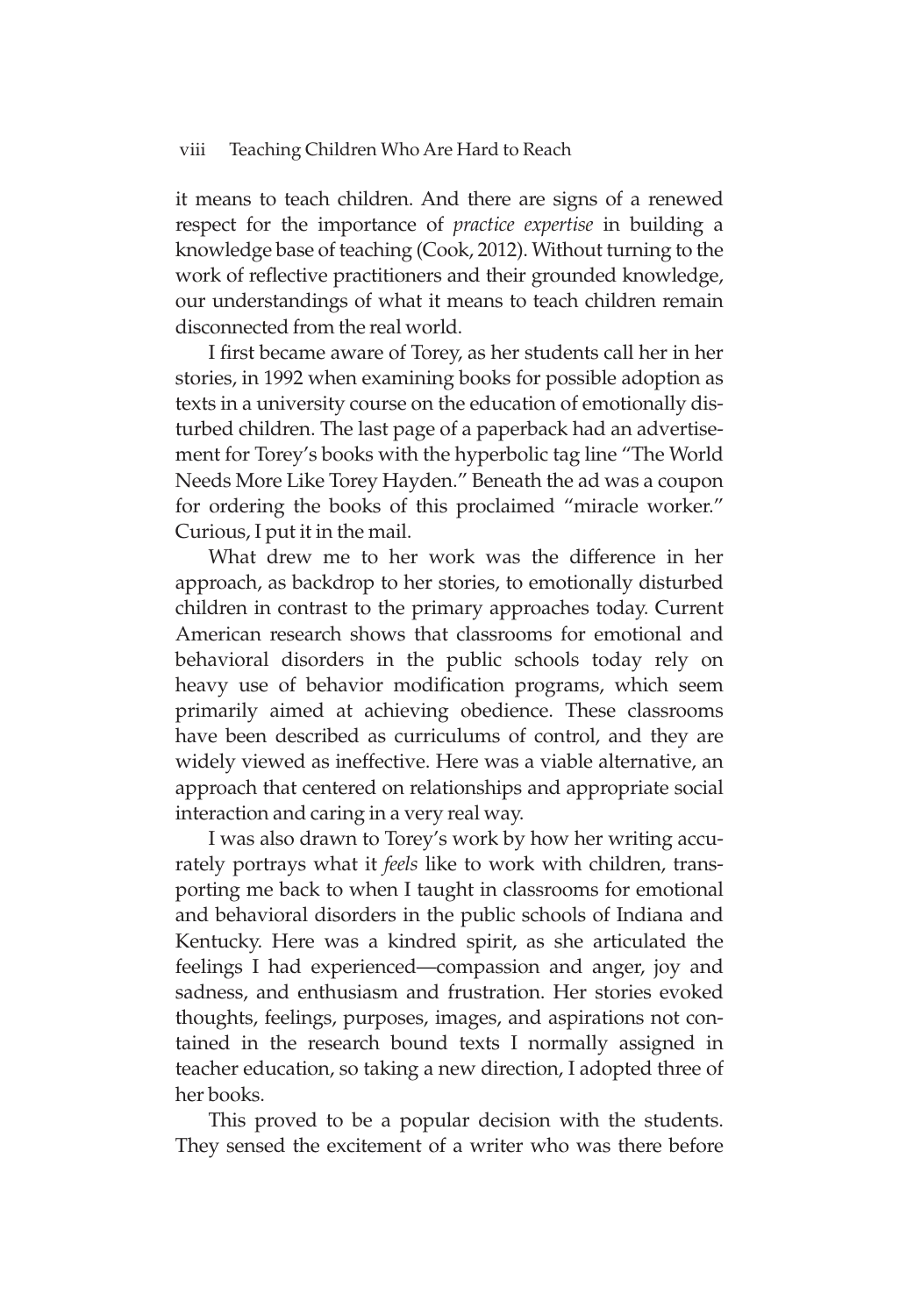they were and writes it like it really is. End-of-course student evaluations of the books were superb (e.g., "A wonderful learning source"; "I'm now a member of the Torey Hayden fan club"; "When in doubt I ask myself, what would Torey have done?"). Vicariously, students saw themselves in Torey's classroom stories; they imagined new possibilities for their own teaching.

Two decades later, I continue to use Torey's stories in teacher education and in doing so have distilled from them an approach to educating children with emotional and behavioral disorders, which could be termed the *relationship-driven classroom.* The crucial foundations of a relationship-driven classroom are the individual relationships between the teacher and the child and those among the children and the group or unit relationship. What sets the relationship-driven methodology apart from other methodologies is its active use of interpersonal relationships as a means of change.

The importance of relationship became apparent to Torey when she was a college student and took on work as an aide in a preschool program for disadvantaged children (Hayden, 2002). Torey had been given responsibility for Mary, a 4-year-old, who did not speak, was afraid of men, and spent the whole time hiding underneath a piano. Torey's charge was to get the girl to come out. The director did not tell Torey how to do that or what to do.

Torey began her relationship with Mary by lying under the piano with her and carrying on a long, very one-sided monologue while she just watched. When Torey ran out of things to talk about, she started reading to her. It took months to achieve a relationship with Mary and get her to speak again, but it did happen, and the connection between its happening and the long hours Torey spent apparently doing nothing more than spending time with her was not lost on Torey.

A second experience soon followed reaffirming the importance of relationship (Hayden, 2005). As a graduate student in special education, Torey devised a small research project in learning disabilities. She divided children with identified learning disabilities and poor reading performance into three groups.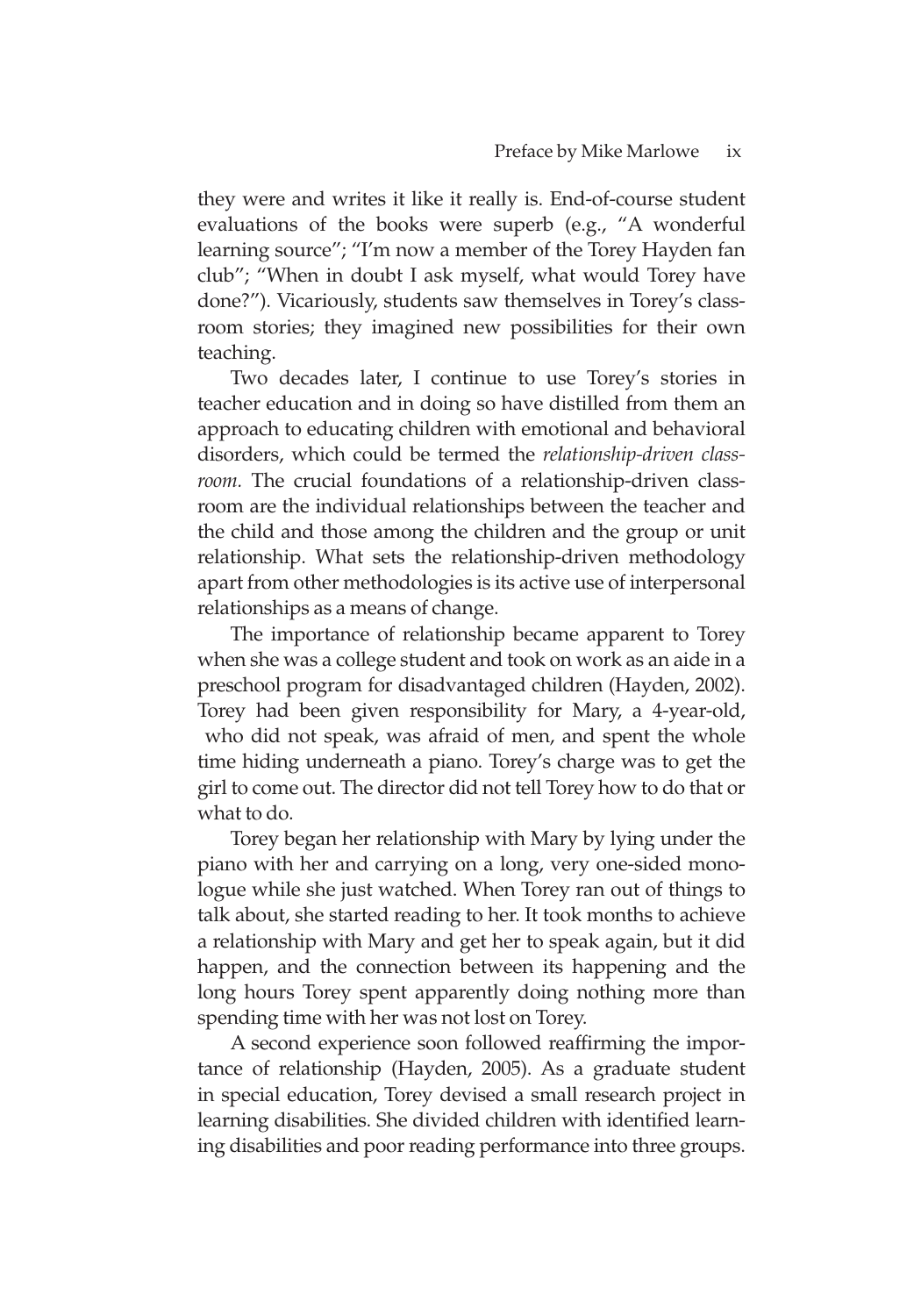x Teaching Children Who Are Hard to Reach

In the first group, children were paired with trained tutors who used the most up-to-date learning-modality-based methods to help them improve their reading; in the second group, children were paired with an untrained college student who simply read books, magazines, and comic books to them; and the third group was a control group who had no special interventions. The tutors/college students met their children twice a week for half an hour, and the project ran for 6 months.

At the end of six months, both treatment groups had made statistically significant improvements in reading. Both groups improved whether the children were being actively taught or whether they were simply listening to an adult read. Torey's conclusion from this was not that we don't need to actively teach children to read but that the significant influence was human interaction, rather than the method used. The results of the study spoke of how much it matters to us that someone else is willing to take the time to be with us, that our problems tend to improve simply by being with people who pay positive attention to us.

*Source:* The previous three paragraphs are based on material in *Twilight Children* by Torey Hayden. Copyright © 2005. Published by William Morrow, an imprint of HarperCollins. Reprinted courtesy of HarperCollins Publishers.

These insights into the power of relationships shaped Torey's approach to teaching children in classrooms for emotional and behavioral disorders. Her focus is on human interactive concerns rather than methodological concerns. There is no best method strategy. She thinks about the child, not the model. She reasons and reflects on a case-by-case basis. Her practice is derived directly from experience, using relationship as a process. She asks, "Who is this child? And what affirmations and experiences does she need to make her more humane and strong enough to survive?"

## **OBJECTIVES OF THE BOOK**

The book's purpose is to describe the philosophical principles that underpin relationships as a means of change and present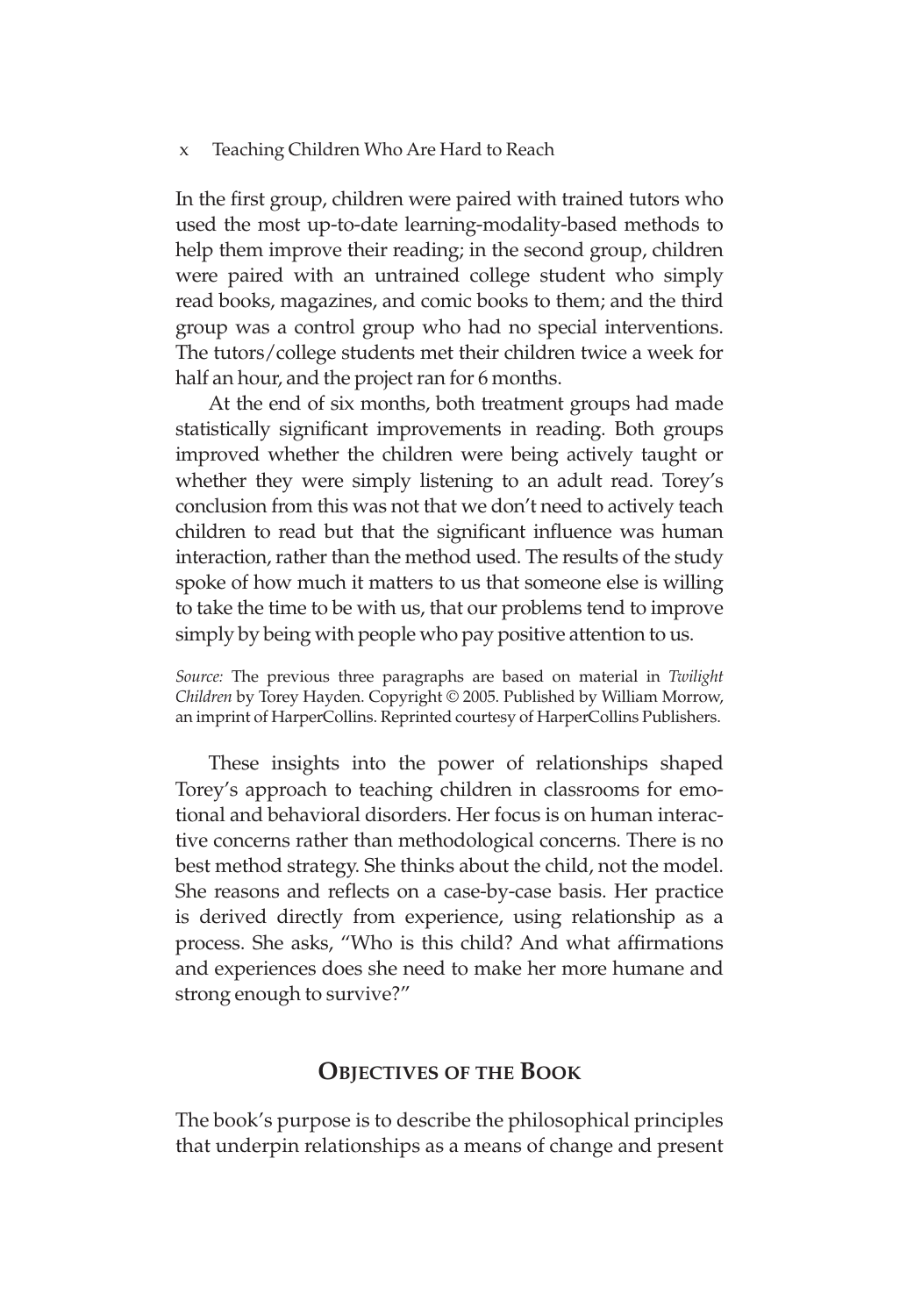the teacher skills and concepts fundamental to creating and maintaining a relationship-driven classroom. Hopefully, teachers will not only gain insight into how to implement a relationship-driven classroom but also become more reflective about the meaning of teaching and learning with at-risk children and grow and change, both professionally and personally.

It is not just teachers of special education, however, that we seek to engage with this book. The majority of students identified as emotionally or behaviorally disordered spend at least a portion of the school day in regular classrooms, and such children form a substantial portion of the school population. Federal child-count data reported annually by states confirms that in 2003 to 2004, there were approximately one-half million students identified as having a serious emotional disturbance or about 1% of the school-age population (U.S. Department of Education, 2006). But many experts claim that emotionally disturbed children are grossly underidentified. They estimate between 3% and 5% would be more accurate. Mental health epidemiological studies suggest even higher rates (Kauffman & Landrum, 2009).

The behavioral, social, and emotional difficulties of the students in Torey's books are variations of the same persistent problems that many general education teachers experience with their most difficult students. The knowledge and practice of a relationship-driven methodology will be useful to general education teachers in their efforts to understand and teach students who are resistant or hard to reach.

Most teachers strive to make emotional connections with their students. However, making this a priority can be difficult since the passage of the No Child Left Behind Act of 2001 and the demand for higher state test scores and accountability. High stakes tests are not likely to go away, and a relationship-driven classroom promotes both emotional connections and learning. We know that students are more likely to attend school and excel when they feel like they belong. Feelings of connection lead to greater effort, greater persistence, and positive attitudes. Feelings of rejection have the opposite effects.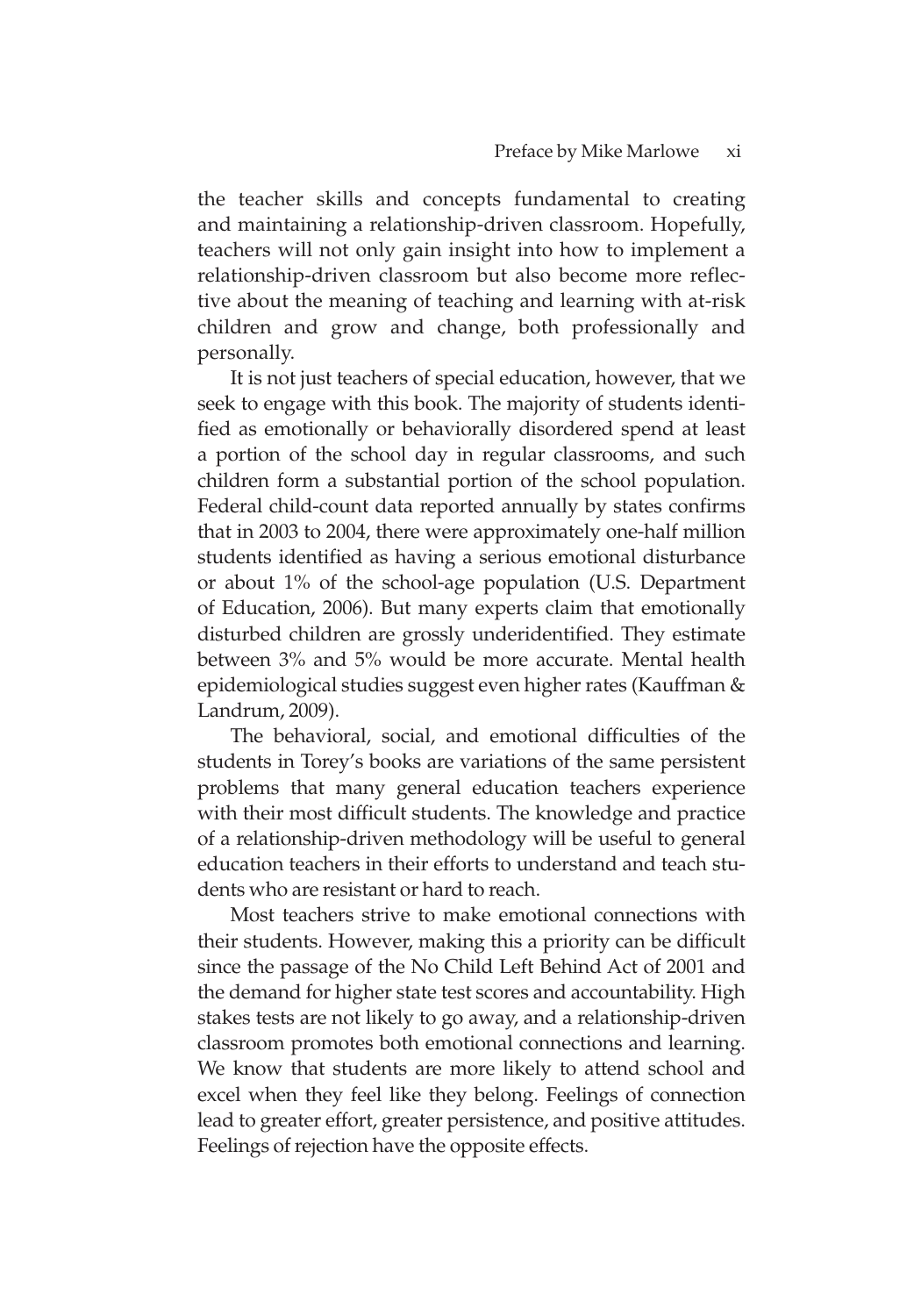xii Teaching Children Who Are Hard to Reach

## **OUTLINE OF THE BOOK**

Chapter 1, "The Relationship-Driven Classroom," describes the relationship-driven classroom model and how it differs from the three most common approaches to childhood behavioral problems: the behavioral model, the market or business model, and the medical model.

Chapter 2, "Relationships as a Means of Change: Goal Versus Process Orientation," describes how relationships are a process, not a goal, and how process orientation—the ability to focus and work in the present—is at the core of a relationshipdriven model of treatment and management of emotional and behavioral disorders.

Chapter 3, "Teacher Skills Needed to Develop a Relationship-Driven Classroom," describes the social skills needed to create strong and healthy bonds necessary for effectively using relationships as a medium of behavioral change and the philosophical principles which underpin and inform all action taken in a relationship-driven classroom.

Chapter 4, "Discipline," describes laying the ground rules for a relationship-driven classroom, how to respond when misbehavior happens, and how in a relationship-driven classroom consequences are not the only appropriate responses to discipline and control.

Chapter 5, "Positive Classroom Climate," describes how one builds into a structured routine the opportunities for joy and enthusiasm, expression of feelings, stress reduction and relaxation skills, and communication.

Chapter 6, "Teaching Relationship Skills to Children," describes the importance of actively teaching relationship skills to troubled children, who often need direct and active help in developing these skills to a useful level.

Chapter 7, "Developing Teacher–Student Relationships," describes the importance of teacher–student relationships and teachers acting as functional adults while showing their warm and friendly side.